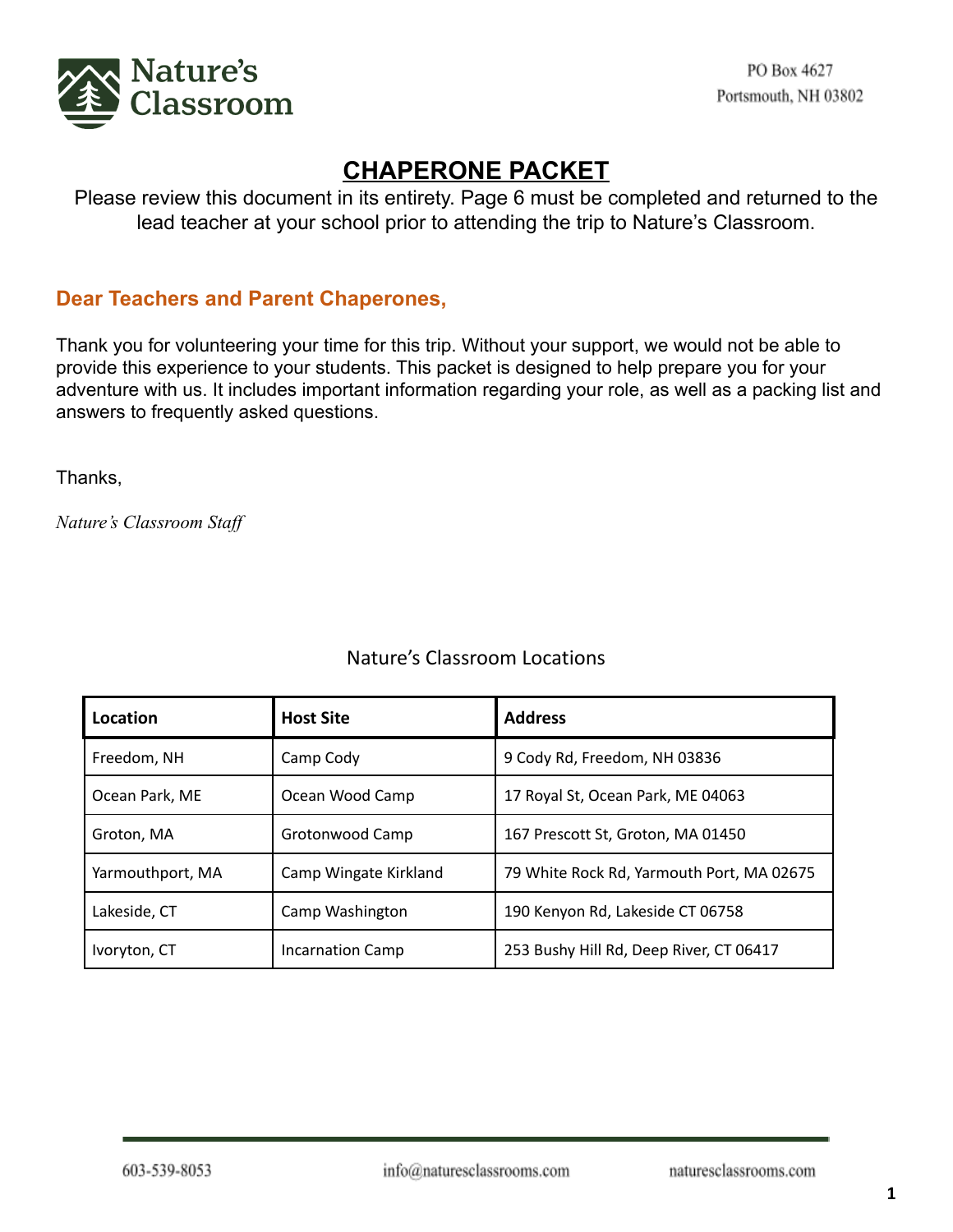

## **Overview of the Program**

Nature's Classroom is a residential outdoor education program that focuses on science, engineering, social and emotional learning, and adventure education. Our lessons are standards-aligned and each program is customized to support student learning in the classroom. The hands-on lessons focus on building critical thinking skills and exploring the connections between the natural and human-made world.

We work with each school group to help design a program that best fits the needs and outcomes of the group. Each program is rooted in the following components: Field Group, Class Choice, Large Group Activities, Evening Programs, Meals, and Free Time.

Students at Nature's Classroom are *always* supervised by adults. Nature's Classroom staff are responsible for leading all day and evening activities. **Overnight cabin supervision and free time supervision is the responsibility of the school's teacher and parent chaperones (unless other arrangements have been made).** A medical staff member is available on site 24/7.

7:00 Wake up **7:30 Morning Meds 7:40 Set/ 8:00 Breakfast** 9:15 **Field Group or Large Group Activity** 11:30 Free Time **11:40 Set & Lunch Meds 12:00 Lunch** 1:15 **Class Choice** 2:45 Class Assignment/ Snack 3:00 **Class Choice** 4:30 Free Time **5:10 Set & Dinner Meds 5:30 Dinner** 6:45 **Evening Activity** 8:30 Quiet Sing Nighttime Meds **8:45 Back to Cabins**

Below is an example of a typical day: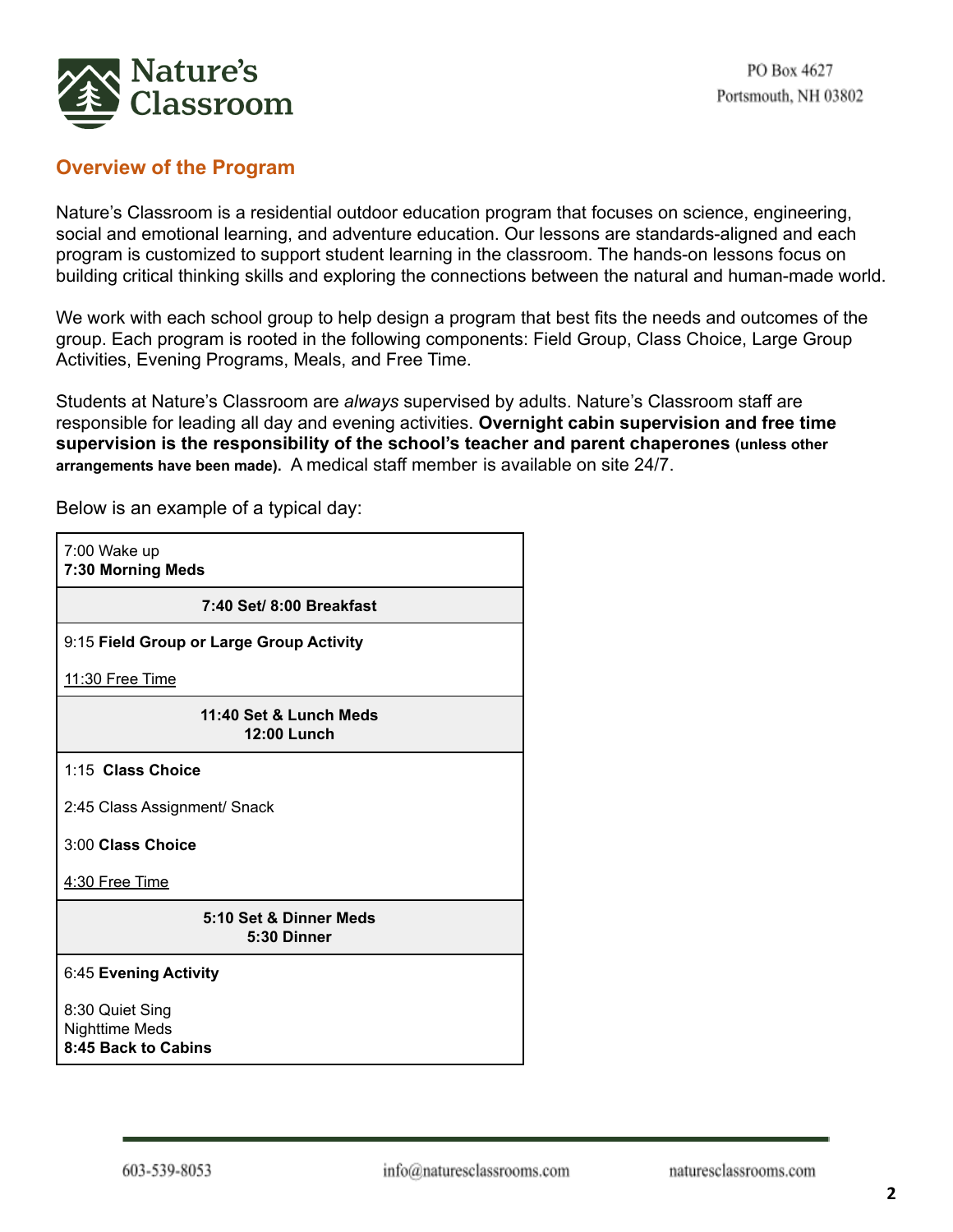

## **Teacher/Chaperone Role and Responsibilities**

### **Cabin Supervision**

We encourage you to take some time on the first day/evening to review your cabin expectations with the students. Topics to cover: introductions, shower schedules, cabin clean-up, lights out time, wake up time (and what to do if you wake up early), and appropriate behavior.

#### **Students are never allowed in a cabin without adult supervision.**

At night, once the students are dismissed to the cabin, it is your responsibility to get them settled and asleep. They will need time to shower, brush their teeth, and get ready for bed. Do not allow reckless or irresponsible behavior in the cabin; people get hurt and facilities get damaged when students are rowdy and/or unsupervised. Days at Nature's Classroom are very long and active, so it is important that you enforce the "lights out" time so students get the sleep they need.

In the morning, chaperones must wake up the students and make sure they are packed and ready for morning lessons. You should wake students up approximately one hour before breakfast to allow enough time for them to shower, get dressed, and pack their day packs.

We ask that chaperones set some time aside each day for students to tidy up their cabins. This will also make the packing and move-out process go smoother on departure day.

#### **Free Time**

Free time is also supervised by teachers and parent chaperones. Instructors will directly hand students off to chaperones before lunch and dinner. You should make time for students to go back to their cabin and get prepared for the next activity (change clothes/ shoes, add things to the day pack etc.). If they are ready for the next activity they can use sports fields, rec hall, and sports equipment.

## **Students are not allowed to spend time outside of the cabin during free time without adequate**

**chaperone supervision.** Please enforce boundaries for students based on the number of chaperones available to supervise.

#### **Daytime and Evening Lessons**

Teachers and chaperones are more than welcome to join students in most classes and activities. When joining a class or activity, we simply ask that you watch rather than participate, and allow the NC instructor to take the lead on behavior management and instruction.

#### **Meals**

We ask that all chaperones attend meals at Nature's Classroom. This is a great time to say hi to students and gives the Program Coordinator an opportunity to make important announcements. At some sites, we may ask you to eat at a student table, while at others we may ask that you eat at the chaperone table.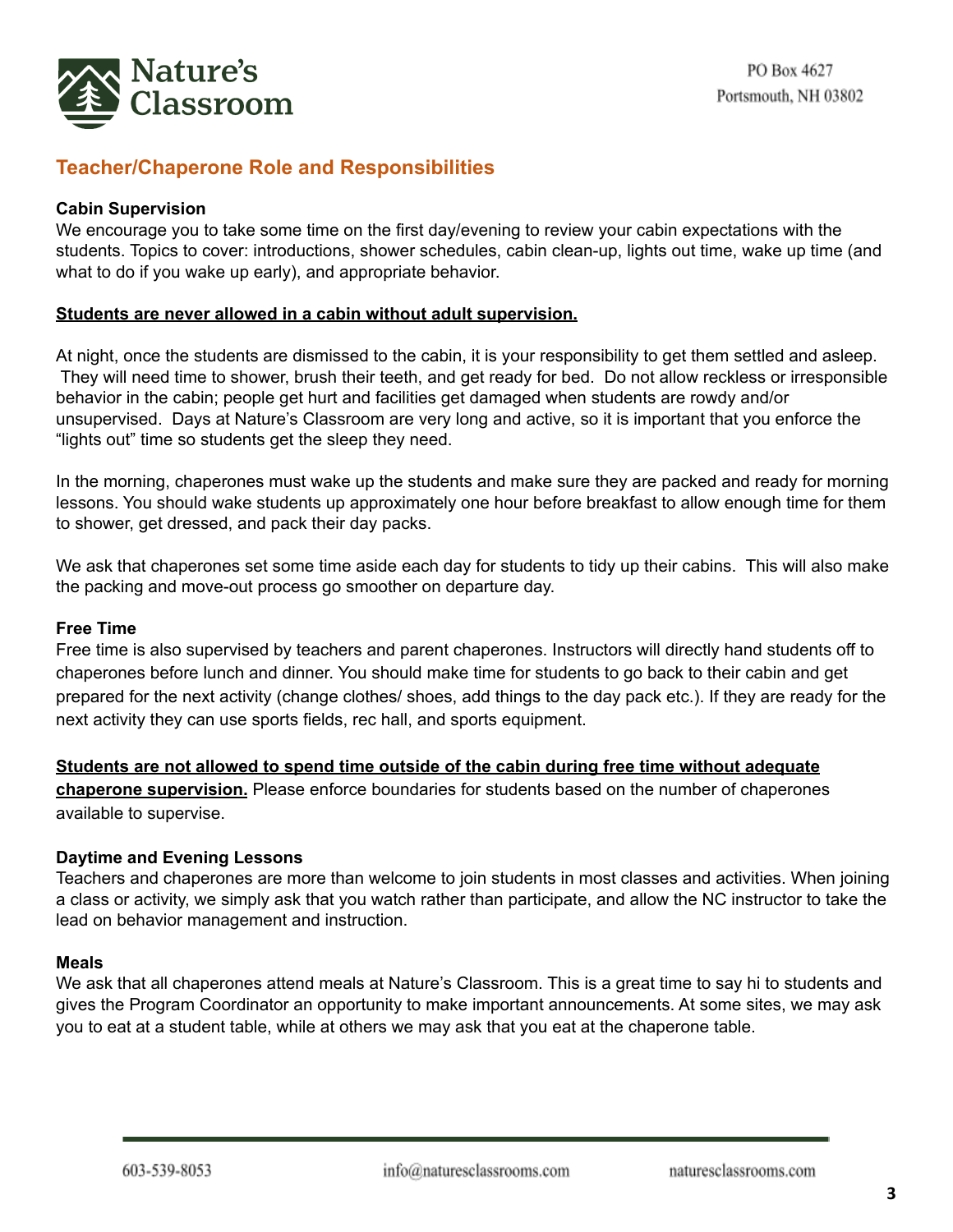

## **Behavior Expectations**

Our goal is to provide a safe, fun experience for every student. In order to do that, students must be accountable for the choices they make regarding their behavior. Every family will receive the information below and sign an acknowledgment. As a chaperone, please make sure you are familiar with the student behavior expectations written below.

We are committed to providing a safe, positive experience for all students. As part of the Nature's Classroom community, students are expected to be familiar with and follow these behavior expectations. Students who are unable to follow them may be disciplined and sent home at the discretion of the school. Parents/Guardians are then expected to pick up their student(s). Please discuss these expectations with your student prior to the field trip.

- Students must remain with their group and instructor or teacher/chaperone at all times. Students should never be alone in camp or leave the property alone.
- Students must remain in the cabins with chaperones after lights-out.
- Students may not have in their possession any prohibited items (please review the Packing List to view the complete list).
- All medications should be given to the school teacher or medical staff.
- Students are asked to take care of the property and report any damages.
- Students should use any equipment for its intended purpose and in a safe manner.
- Physical fighting or altercations are not tolerated and may result in immediate separation or dismissal without refund of tuition.
- Bullying is not tolerated and all suspected bullying instances will be dealt with firmly and may result in immediate separation or dismissal without refund of tuition.
- All school rules will be enforced at Nature's Classroom.

## **Behavior expectations for visiting teacher and chaperones are as follows:**

- **● Students are not to be left unsupervised.**
- **● Being alone one-on-one with a student is prohibited.**
- There will be no recreational swimming or boating unless special arrangements have been made prior to the trip.
- Use of low or high ropes courses is not allowed unless facilitated by a trained NC instructor.
- Chaperones are not to enter any restricted areas including the kitchen and maintenance areas.
- Entrances to any building may not be locked or unlocked without permission from NC staff.
- No moving items that belong to NC or the Host Site without permission.
- Smoking is only permitted with permission from the Host Site at designated smoking areas
- Alcohol, weapons, fireworks, and illegal substances are not allowed on the Host Site property at any time.
- Fires are only to be made in designated fire-pits and with the permission of NC staff.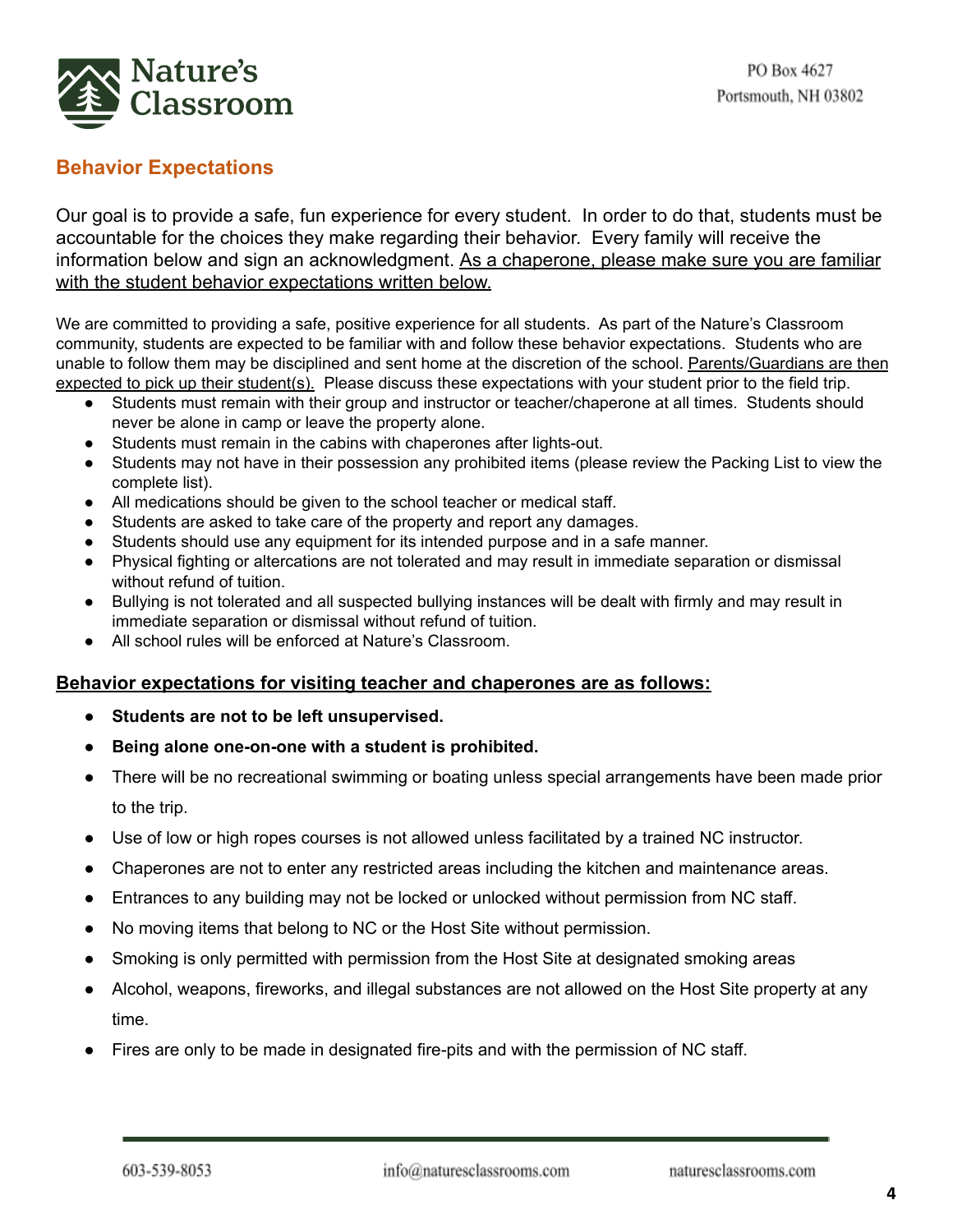

## **Packing List**

## **Prohibited items include:**

- Candy, gum, or food of any kind
- Swiss army knives/leathermans or any other weapons
- Illegal substances, drugs, or alcohol

## **Please note:**

Chaperones and teachers may bring **cell phones** and **computers** to communicate with family at home and keep up with work. Students are not permitted to bring or use cell phones. Please refrain from using cell phones in front of students other than to take pictures.

Laundry facilities are not available for general use.

**Quantities:** Adjust the number of clothing items based on the length of the field trip.

| <b>Clothing</b><br>Long pants/jeans<br><b>Shorts</b><br>Pajamas<br>$\bullet$<br>T-shirts<br>Long-sleeved shirt<br>$\bullet$<br>Sweatshirt or fleece                                    | Toiletries<br>Toothbrush and toothpaste<br>Soap, shampoo, conditioner<br>Deodorant<br>Comb or brush<br>Lip balm/chapstick                                                                 |
|----------------------------------------------------------------------------------------------------------------------------------------------------------------------------------------|-------------------------------------------------------------------------------------------------------------------------------------------------------------------------------------------|
| Warm jacket<br>Socks (pack extras)<br>$\bullet$<br>Underwear<br>Hat and gloves<br>2 pairs of sneakers or hikers<br>1 raincoat or poncho                                                | <b>Miscellaneous</b><br>1-day pack/backpack<br>1 reusable water bottle (1 Liter)<br>Flashlight<br>Sunscreen                                                                               |
| <b>Bedding / Linens / Toiletries</b><br>Sleeping bag or bedroll (sheets and<br>a blanket)<br>Pillow<br>$\bullet$<br>1 towel<br>$\bullet$<br>Laundry bag/trash bag for dirty<br>clothes | <b>Optional Items</b><br>Flip flops for the shower<br><b>Book</b><br>Bandana<br><b>Ballcap</b><br>Bug spray<br>Travel game/deck of cards<br>$\bullet$<br>Fitted sheet for mattress (Twin) |

Nature's Classroom is not responsible for items left behind.

# PLEASE FILL OUT AND TURN IN THIS PAGE